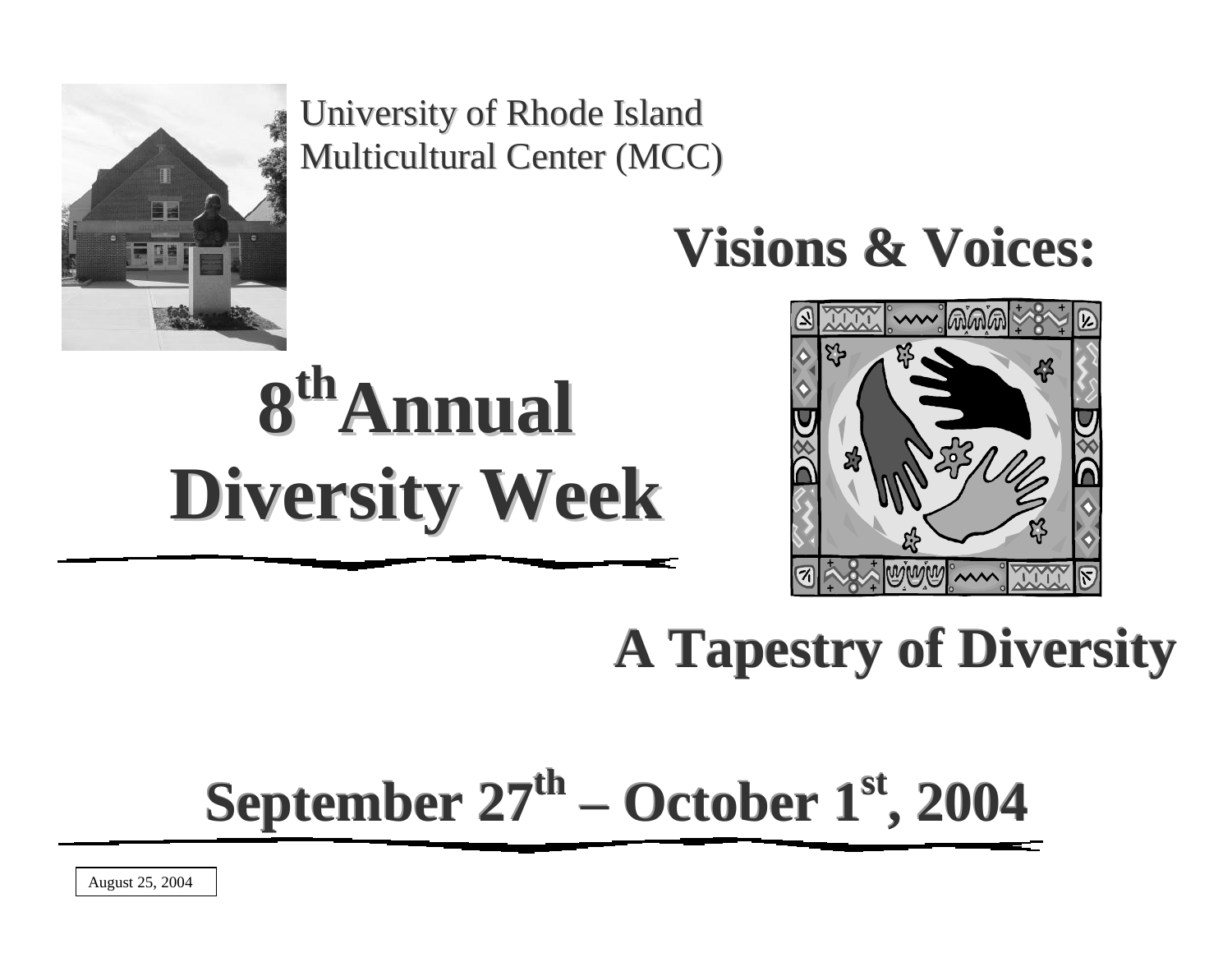Diversity Week Committee University of Rhode Island Multicultural Center



To The University of Rhode Island Campus Community,

Please join us in the celebration of diversity during the  $8^{th}$  *Annual Diversity Week*! We have organized a full week of workshops, presentations, art exhibits, music performances, and festivities that celebrate the importance of diversity and identity in higher education, in the workplace, in the community, and in the global arena. The Week is brimming with events and activities for URI faculty, students, and staff!

**Fiesta de Diversidad:** This year, we invite the University community to join us as we usher in Diversity Week on Monday with the Fiesta de Diversidad, on the MCC lawn.

**Diversity on the Web:** Also on Monday, the Diversity on the Web series continues this year, and a new panel addresses diversity in the classroom.

**Poetry Slam:** The Poetry Slam attracts a record crowd every year, so this year, a live broadcast of the event will be shown on the lawn of the MCC on Monday evening to accommodate for overflow!

**Annual Diversity Video and Film Festival:** Tuesday, the Annual Diversity Video and Film Festival continues in its  $8<sup>th</sup>$  year.

**Keynote Speaker:** This year's Diversity Week Keynote, and Honor's Colloquium Speaker, is Anuradha Mittal.

**Wednesday Workshops:** Wednesday's Workshops have been arranged into four thematic categories for your convenience, which include:

- Telling the Story / Storytelling
- Peace Building / Uses of Power
- Social Justice
- Wellness

**URI Pangea:** On Friday, Rokia Traore, is featured during URI Pangaea Roots Music Series 2004 Program.

**Art Exhibits:** Art exhibits are open all week long!

- **"Cuba Journal/A Sculptural Installation,"** Ana Flores, 12:00 4:00 p.m., URI Fine Arts Center, Main & Corridor Galleries
- **"Si, Cuba!" Color Photographs,"** in Alex Pitt, URI Fine Arts Center, Main Corridor Gallary
- **"Latino Arts and Politics in Rhode Island,"** by various Latino artists in Rhode Island, MCC's Hardge Forum, an electronic art exhibit shown between scheduled sessions
- **URI's Student Art Organization**, on display in the MCC Hardge Forum

We thank the entire campus community for helping in so many ways to make this event so special every year, and we invite *ALL* students, faculty, and staff to participate in this year's Diversity Week by attending sessions, bringing classes to workshops, working a theme into your course curricula, or by simply spurring discussion with friends and family.

Truly yours, The Diversity Week Committee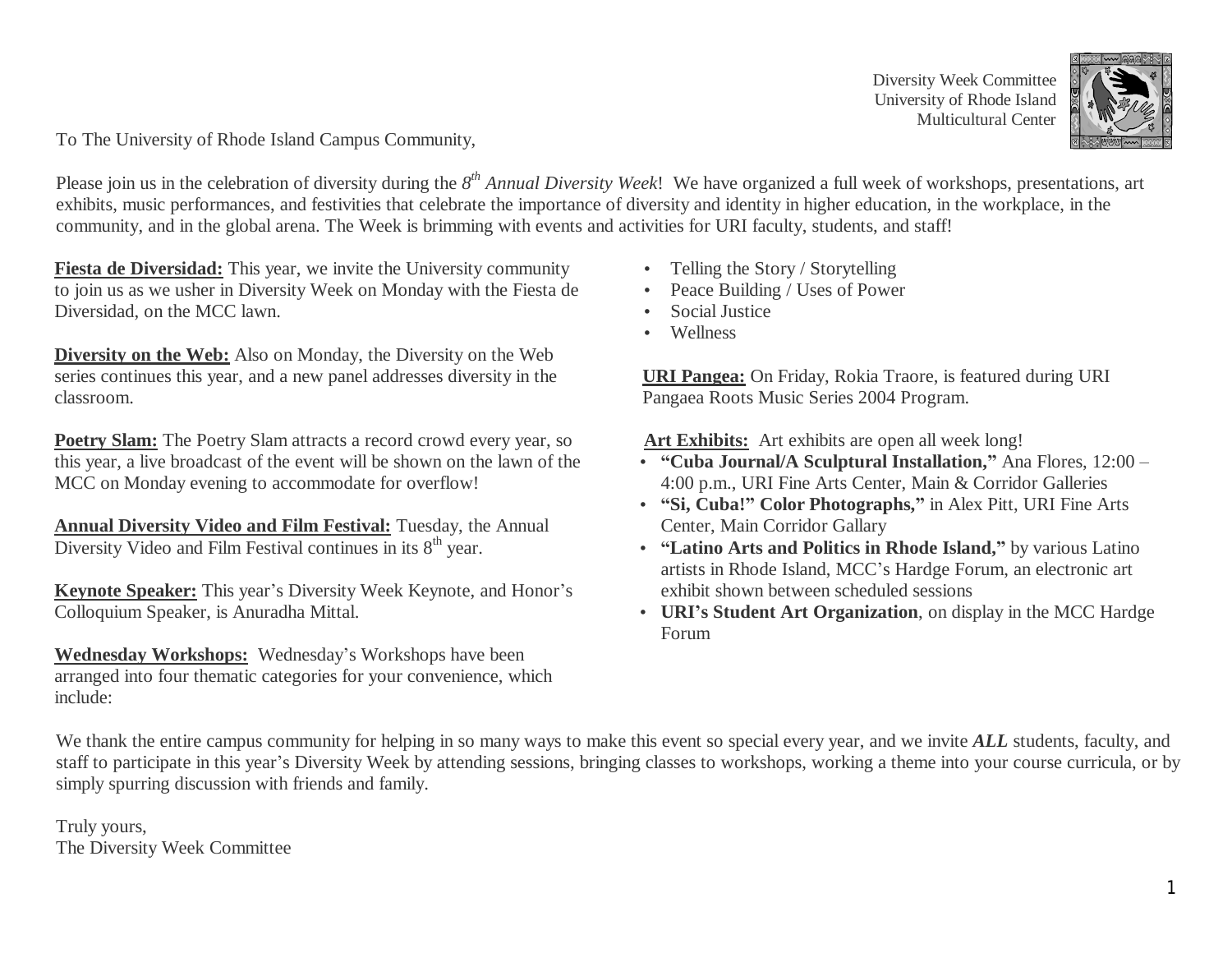## Faculty, Staff, and Administrators!

Please review this year's Diversity Week schedule and encourage students to attend. When possible, please feel free to incorporate into your syllabus.

> Check us out on the web at [www.uri.edu/mcc](http://www.uri.edu/mcc)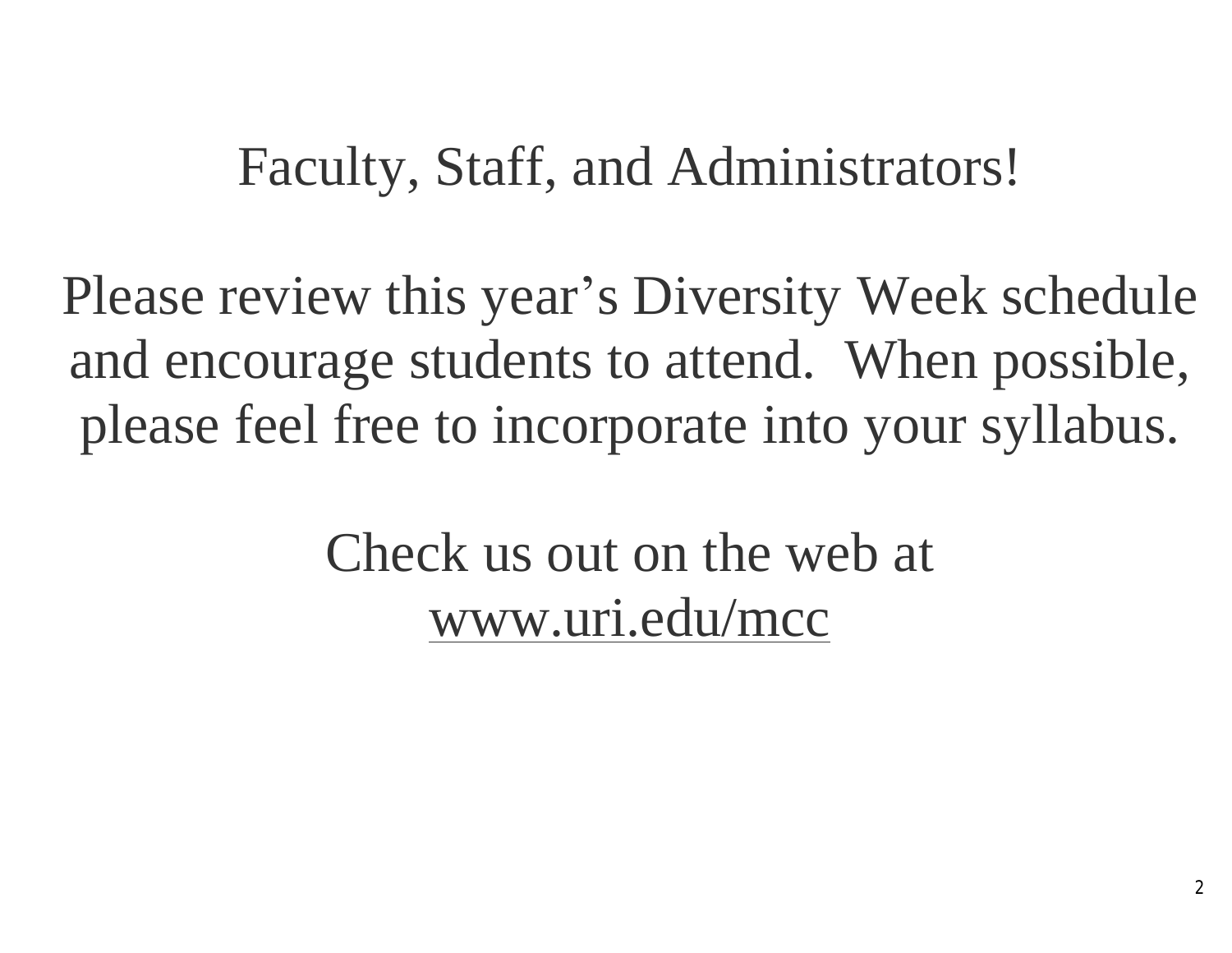| Time                              | Event, Presenter, & Location                                                                                                                                                                                                                                                                 | <b>Brief Description</b>                                                                                                                                                                                                                                      |
|-----------------------------------|----------------------------------------------------------------------------------------------------------------------------------------------------------------------------------------------------------------------------------------------------------------------------------------------|---------------------------------------------------------------------------------------------------------------------------------------------------------------------------------------------------------------------------------------------------------------|
| $12:00$ pm $-12:50$ pm            | <b>Fiesta de Diversidad (Celebration of Diversity)</b><br>Organized by the Diversity Week Committee, MCC Hardge Forum &<br>on the MCC Lawn                                                                                                                                                   | The URI community celebrates the opening of<br>Diversity Week with food and festivities! All are<br>welcome.                                                                                                                                                  |
| $1:00$ pm $-1:50$ pm              | <b>Diversity Compliance and Web Design</b><br>Lisa Chen, URI Web Master, Galanti Lounge, 3 <sup>rd</sup> floor, URI Library                                                                                                                                                                  | Facilitated by the Graduate School of Library, and<br>Information Studies, and the URI Library                                                                                                                                                                |
| $1:00$ pm $-2:30$ pm              | <b>Multicultural Pedagogy: Teaching and Diversity Across the</b><br><b>Curriculum</b><br>Dr. Lynne Derbyshire, <i>Communication Studies</i> ; Dr. Judy A. Van Wyk,<br>Sociology/Anthropology; Dr. Judith Swift, Academic Affairs; & Dr.<br>Lisa Bowleg, <i>Psychology</i> , MCC Hardge Forum | Whether you are a full-time or part-time faculty<br>member, student teacher or tenure track; and<br>regardless of your specific discipline, this event will<br>help you to deal with difficult issues of diversity in<br>your classroom (abstract on page 9). |
| 3:30pm-5:00pm                     | <b>Promising Scholars: 5th Annual Graduate Student Research</b><br>Symposium on Diversity, Dr. Paul de Mesquita, Psychology, MCC<br>Hardge Forum                                                                                                                                             | A long-standing event during Diversity Week, this<br>event provides the URI campus community to learn<br>what graduate students are doing with diversity.                                                                                                     |
| $5:00 \text{pm} - 7:00 \text{pm}$ | <b>Cuba Through the Eyes of URI Students</b><br>Dr. Maria Garrido's Students from PSY 479, & Dr. Marshall<br>Feldman's Students from CPL/GEG 475, MCC Hardge Forum                                                                                                                           | Students will share their travel experience to Cuba.                                                                                                                                                                                                          |
| 8:00 <sub>pm</sub>                | 9th Annual MCC Poetry Slam and Open Mic<br>MCC Hardge Forum & on the MCC Lawn                                                                                                                                                                                                                | The coolest hip-hop event on campus!<br>Simultaneously broadcasted outside on the MCC<br>Lawn.                                                                                                                                                                |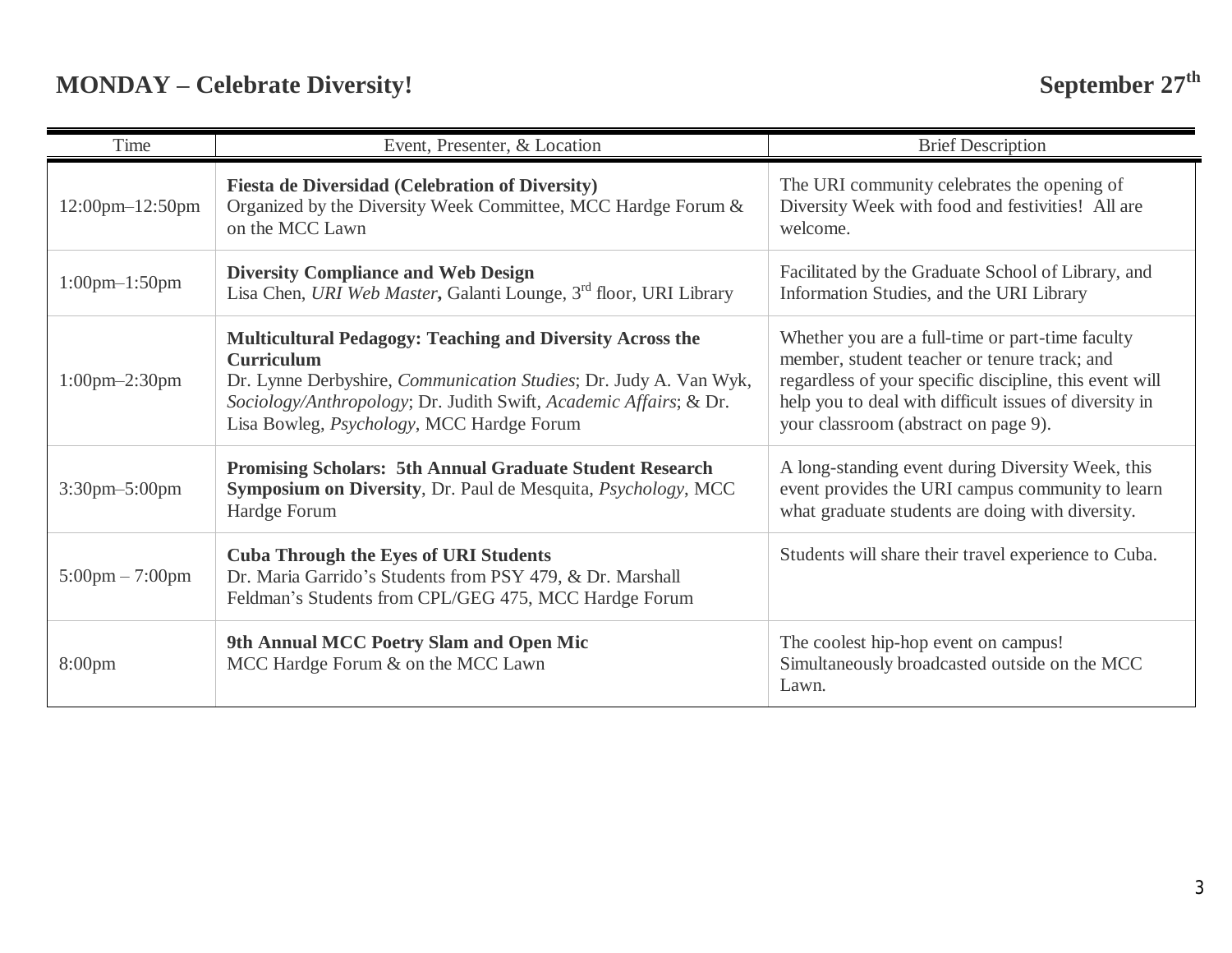| Time                              | Event, Presenter, & Location                                                                                                                                                                                                                                                                                              | <b>Brief Description</b>                                                                                                                                 |
|-----------------------------------|---------------------------------------------------------------------------------------------------------------------------------------------------------------------------------------------------------------------------------------------------------------------------------------------------------------------------|----------------------------------------------------------------------------------------------------------------------------------------------------------|
| 9:30am - 10:45am                  | It's Elementary: Talking about Gay Issues in School*<br>Video, Dr. Stephen Barber, English, MCC Hardge Forum                                                                                                                                                                                                              | It's Elementary visits six American elementary and<br>middle schools(abstract, pg 8)                                                                     |
| 11:00am -12:15pm                  | Able to Laugh*<br>Video, Bette Nee, & Jon Corey, Disability Services for Students /<br>Office of Student Life, MCC Hardge Forum                                                                                                                                                                                           | Promoting awareness and understanding with humor<br>about disabilities (abstract, pg. 8)                                                                 |
| 12:30pm - 1:45pm                  | The Politics of Love in Black and White*<br>Video, Dr. James Campbell, Counseling Center, MCC Hardge Forum                                                                                                                                                                                                                | Interracial relationships on campuses (abstract on<br>pg.8).                                                                                             |
| $2:00 \text{pm} - 3:15 \text{pm}$ | <b>Who Defines the Other?*</b><br>Dr. Annu Palakunnathu Matthew, Fine Arts, MCC Hardge Forum                                                                                                                                                                                                                              | Annu's photographic and educational presentations<br>are emotionally moving, and motivating (abstract,<br>pg. 9).                                        |
| $3:30 \text{pm} - 4:45 \text{pm}$ | <b>Unprecedented: The Controversy Surrounding The 2000 Federal</b><br><b>Election in Florida*</b><br>Christine Wilson, Center for Student Leadership Development;<br>Robert Vincent, Center for Student Leadership Development &<br>Merith Weisman-Ross, Feinstein Center for Service Learning<br><b>MCC Hardge Forum</b> | The film "Unprecedented", examines the 2000<br>presidential election in Florida, and the controversy<br>and scandal that surrounded it (abstract, pg. 9) |
| $5:00$ pm                         | Dinner & Discussion with Anuradha Mittal                                                                                                                                                                                                                                                                                  | This dinner for student leaders is sponsored by the<br>Women's Center and is by invitation only.                                                         |
| $7:00$ pm                         | Honors Colloquium featuring Anuradha Mittal<br>Room 271, Chafee Social Science Center                                                                                                                                                                                                                                     | This program is co-sponsored by the Multicultural<br>Center, the URI Honors Colloquium, and the                                                          |
| Immediately<br>following lecture  | <b>Reception and Book Signing</b><br>Immediately following lecture. Light refreshments provided. Room<br>271, Chafee Social Science Center                                                                                                                                                                                | Women's Studies Department. (Biography on pg. 8)                                                                                                         |

**8th Annual Diversity Video and Film Festival,** Facilitated by Eileen Tierney, University Library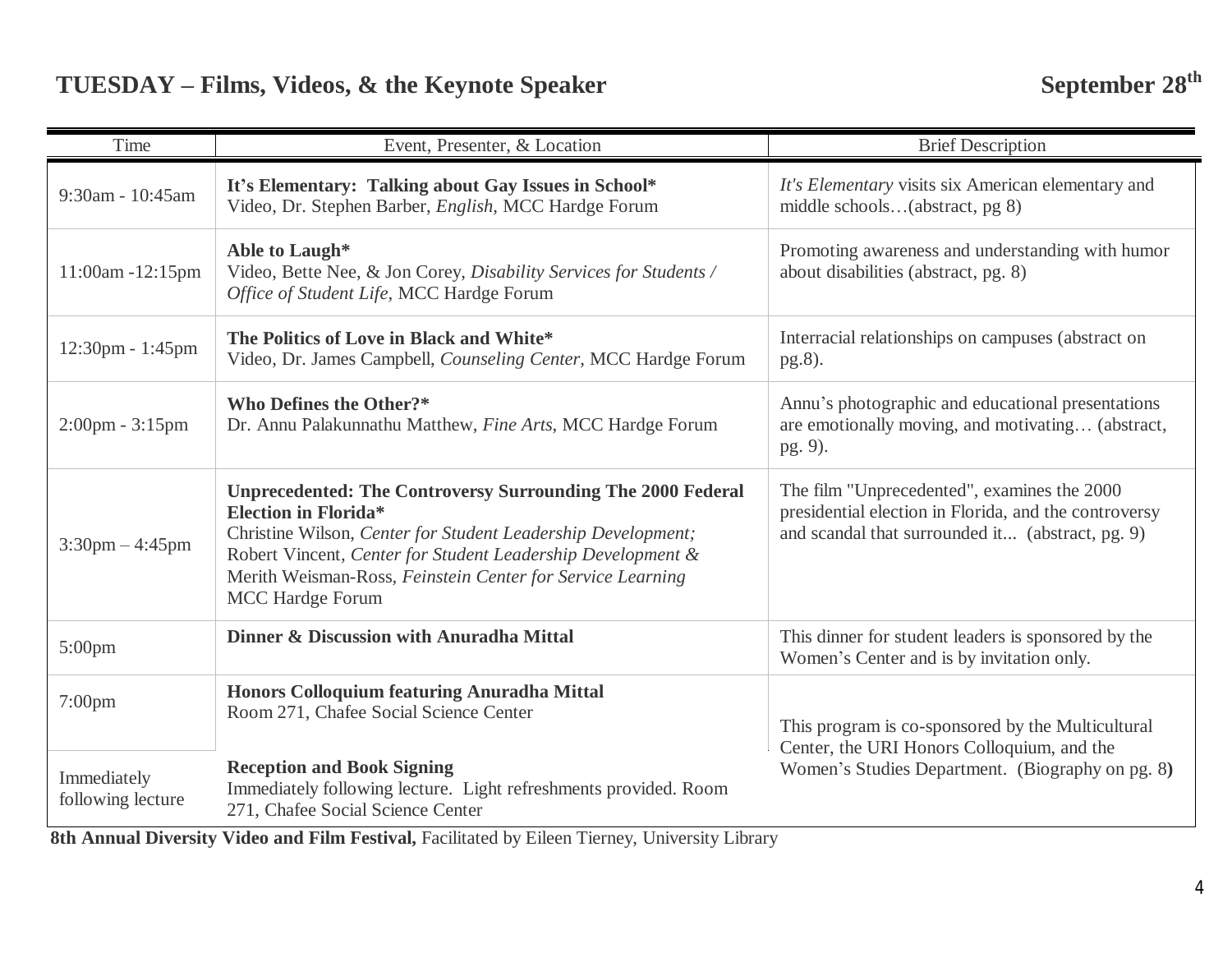|                                | <b>WEDNESDAY WORKSHOPS*</b>                                                                                                 |                                                                                                                                                                                                                         |                                                                                                                                                                     | September 29th                                                                                                   |
|--------------------------------|-----------------------------------------------------------------------------------------------------------------------------|-------------------------------------------------------------------------------------------------------------------------------------------------------------------------------------------------------------------------|---------------------------------------------------------------------------------------------------------------------------------------------------------------------|------------------------------------------------------------------------------------------------------------------|
|                                | <b>Telling The Story /</b><br><b>Storytelling</b>                                                                           | <b>Peace Building /</b><br><b>Uses of Power</b>                                                                                                                                                                         | <b>Social Justice</b>                                                                                                                                               | <b>Wellness</b>                                                                                                  |
| <b>PLACEU</b><br><b>TIME Ô</b> | <b>ROOM 308</b><br><b>MEMORIAL UNION</b>                                                                                    | <b>ROOM 314</b><br><b>MEMORIAL UNION</b>                                                                                                                                                                                | <b>ROOM 318</b><br><b>MEMORIAL UNION</b>                                                                                                                            | <b>SENATE CHAMBERS</b><br><b>MEMORIAL UNION</b>                                                                  |
| $10:00am -$<br>10:50am         | <b>Fantastic Tales: A Focus on Families</b><br>and Friends around the World<br>Dr. Susan Trostle Brand, English             |                                                                                                                                                                                                                         | Where Are All the Women in Science,<br>Technology, Engineering, and<br><b>Mathematics?</b><br>Dr. Joan Peckham, Computer Science<br>& Barbara Silver, Women Studies | <b>Foundations of Homeopathy</b><br>Jennifer Cunningham, Human<br>Resources                                      |
| $11:00am -$<br>11:50am         | I is Not For Indian:<br>The Portrayal of American Indians in<br><b>Youth Resources</b><br>Dr. Naomi Caldwell,               | <b>Speaking in Tongues:</b><br><b>State Encounters with Indigenous</b><br><b>Communities in Oaxaca, Mexico</b><br>Rosaria Pisa, Sociology & Anthropology                                                                | <b>Careers for Queers: Gay-Friendly</b><br><b>Jobs and How to Find Them</b><br>Michael Sciola, Wesleyan University                                                  | <b>What Everybody Needs</b><br>Laurie Johnson, Health Services<br>Susan Ash, Health Services                     |
|                                | Graduate School of Library &<br><b>Information Studies</b>                                                                  |                                                                                                                                                                                                                         | Career Services                                                                                                                                                     | Roger Jadosz, Health Services                                                                                    |
| $12:00 \text{pm}$ -<br>12:50pm | <b>Cultural Diversity in Contemporary French</b><br>and Francophone Cinema - Part 1<br>Dr. Alain-Philippe Durand's Students | <b>Voices from Palestine</b><br>Dr. Nasser Zawia, Biomedical Sciences                                                                                                                                                   | <b>Why We Should Care</b><br><b>About Gay Marriage</b><br>Dr. Albert Lott.                                                                                          | <b>Stress Reduction/Meditation</b><br>Dr. Celina Pereira, Health Services,<br>Laurie Johnson, Health Services, & |
|                                | from FRN320                                                                                                                 |                                                                                                                                                                                                                         | Professor Emeritus, Psychology                                                                                                                                      | Jan Barron, Health Services.                                                                                     |
| $1:00pm$ -                     | <b>Cultural Diversity in Contemporary French</b><br>and Francophone Cinema - Part 2                                         | <b>Peace Building and Colombia</b>                                                                                                                                                                                      | The Irish in Rhode Island                                                                                                                                           | <b>Belly Dance: An Expressive and</b><br><b>Emotional Middle Eastern Art Form</b>                                |
| 1:50 <sub>pm</sub>             | Dr. Alain-Philippe Durand's Students<br>from FRN320                                                                         | Dr. Bernard Lafayette, Center for Peace<br>and Nonviolence                                                                                                                                                              | Dr. Scott Molloy, Labor Research<br>Center                                                                                                                          | Nancy Hawksley, Facilities Services<br>***Atrium I***                                                            |
| 2:00pm -<br>2:50 <sub>pm</sub> | The Amish and Their Quilts<br>Dr. Linda Welters, Textile, Fashion<br>Merchandising and Design                               | <b>Music of the Protest Movements:</b><br><b>Instructional Jam Session</b><br>Dr. Paul de Mesquita, Psychology; Dr. Steve<br>Wood, Communications; & Dr. Stephen<br>Myles, Counseling Center,<br>***MCC Hardge Forum*** | <b>Racial Profiling</b><br>Dr. Leo Carroll, Sociology &<br>Anthropology                                                                                             |                                                                                                                  |
| $3:00pm$ -<br>3:50pm           | <b>Education</b> in Japan<br>Carol Englander,<br><b>SMILE Program</b>                                                       | <b>Alternatives to the War on Terror</b><br>Jonathan Corey, Disability Services &<br>Dr. Nasser Zawia, Biomedical Sciences                                                                                              | <b>Health over Wealth:</b><br>An Introduction to the Cuban Health &<br><b>Mental Health Care System</b><br>Dr. Maria Garrido, Psychology                            |                                                                                                                  |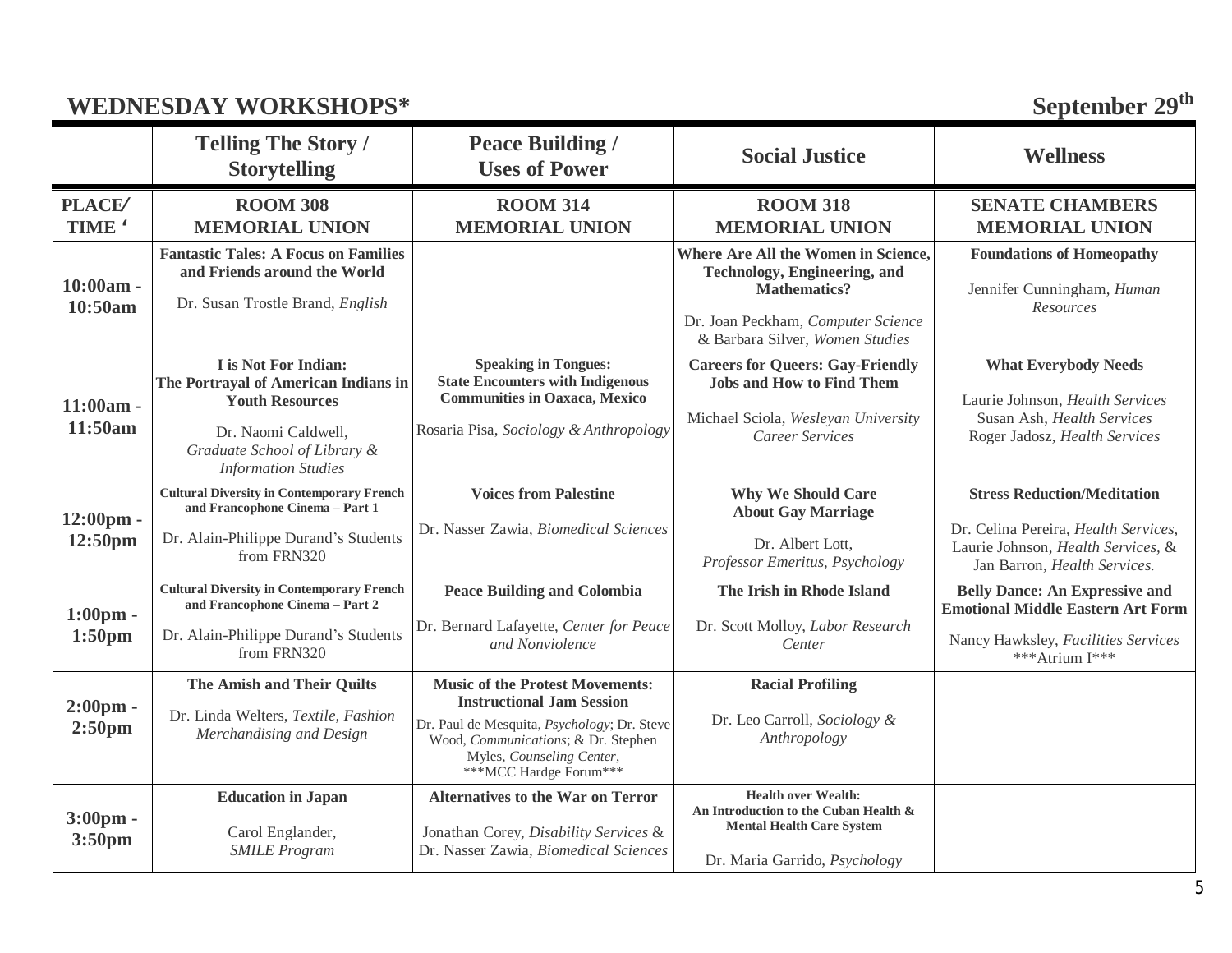\* Abstracts are in alphabetical order by event title on pages 7-9.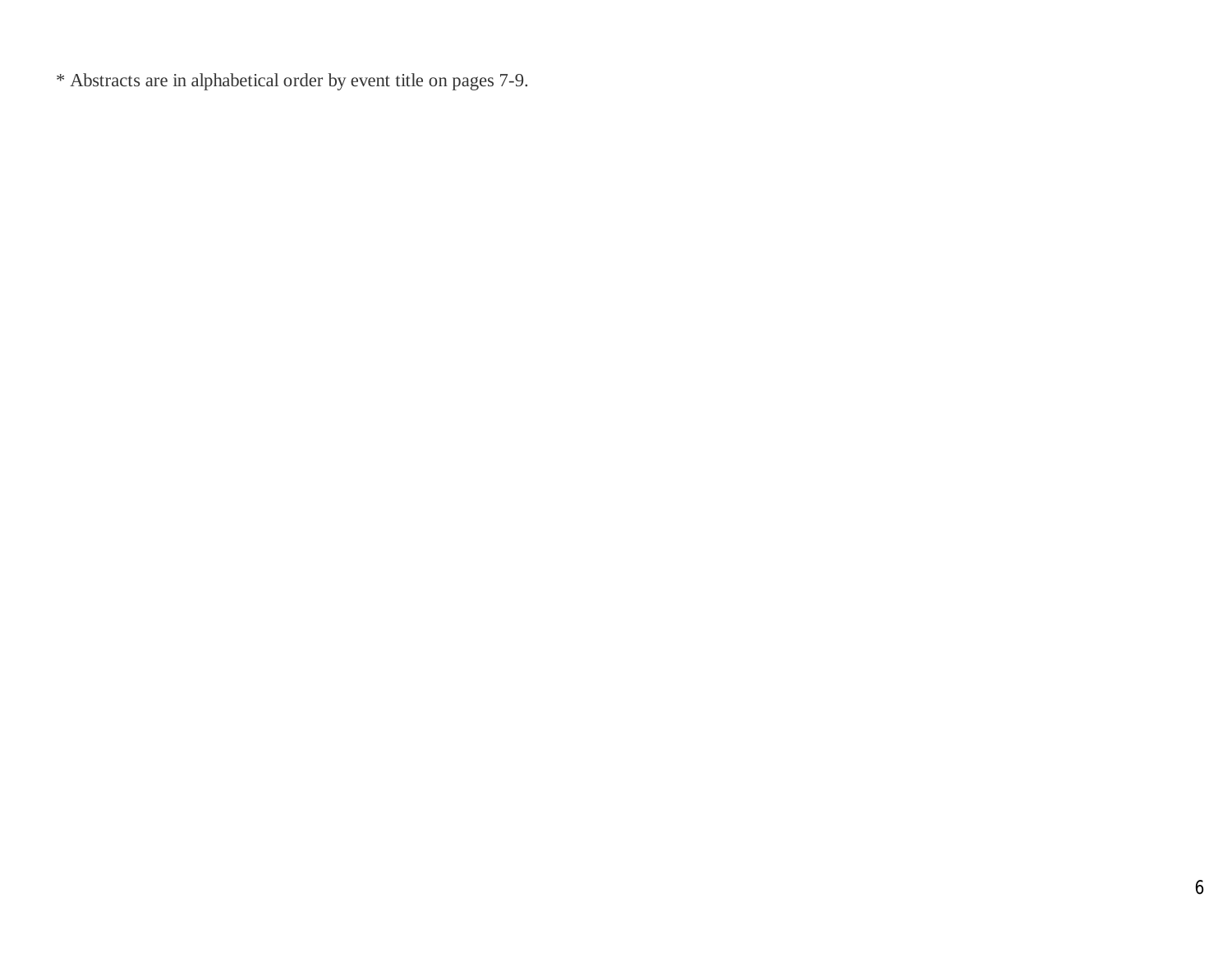## **MORE WEDNESDAY EVENTS!** September 29<sup>th</sup>

| Time                              | Event, Presenter, & Location                                                                                                                                                                                            | <b>Brief Description</b>                                                                                                                       |
|-----------------------------------|-------------------------------------------------------------------------------------------------------------------------------------------------------------------------------------------------------------------------|------------------------------------------------------------------------------------------------------------------------------------------------|
| $3:00 \text{pm} - 4:30 \text{pm}$ | A Hope in the Unseen: An American Odyssey from the Inner City<br>to the Ivy League, Facilitated by Dr. Lynne Derbyshire,<br>Communication Studies, & Dr. Judy A. Van Wyk, Sociology &<br>Anthropology, MCC Hardge Forum | Book Discussion. "Thank you!" Instructional<br>Development Program for providing the books for<br>participants to read over the summer months. |
| 6:30 <sub>pm</sub>                | Open Discussion on Latinos and the Social and Political System in<br>Rhode Island, Facilitated by Dr. Tom Morin, Languages, and<br>members of various Latino Organizations in Rhode Island, MCC<br>Hardge Forum         |                                                                                                                                                |

## **THURSDAY – Celebrations of Art & Music September 30th**

| Time                               | Event, Presenter, & Location                                                                                                                                                          | <b>Brief Description</b>                                                                                                                                                                |
|------------------------------------|---------------------------------------------------------------------------------------------------------------------------------------------------------------------------------------|-----------------------------------------------------------------------------------------------------------------------------------------------------------------------------------------|
| $11:00am - 12:15pm$                | <b>French Rap Music. A Film Documentary</b><br>Vince Johnson, Student, MCC Hardge Forum                                                                                               | Vince is an Honors Student working under the<br>direction of Dr. Alain-Philippe Durand.                                                                                                 |
| $12:30 \text{pm} - 1:45 \text{pm}$ | <b>Native Expressions</b><br>Silvermoon Mars, Sociology Alumni, MCC Hardge Forum                                                                                                      | Silvermoon and her guests will use storytelling /<br>music / dance to introduce participants to native<br>American life and spirituality in the $21st$ century<br>(abstract, $pg. 9$ ). |
| $2:00 \text{pm} - 3:15 \text{pm}$  | <b>Selections</b><br>URI Chorus directed by Mark Conley & Carolina Flores, <i>Music</i> , MCC<br>Hardge Forum                                                                         |                                                                                                                                                                                         |
| 3:30 <sub>pm</sub>                 | Tour the Exhibition with the Artist, Main Gallery, Fine Arts Center                                                                                                                   | Join artist Ana Flores in discussion.                                                                                                                                                   |
| $3:30 \text{pm} - 4:45 \text{pm}$  | <b>Music of the Social Movements</b><br>Dr. Paul de Mesquita, <i>Psychology</i> ; Dr. Steve Wood, <i>Communications</i> ;<br>& Dr. Stephen Myles, Counseling Center, MCC Hardge Forum |                                                                                                                                                                                         |
| $6:00 \text{pm} - 7:00 \text{pm}$  | The Grapes of Wrath "Poverty & Prejudice Yesterday & Today"<br>Facilitated by Bryna Wortman, Theatre, MCC Hardge Forum                                                                | Scenes from the upcoming URI Fall 2004 production<br>(Oct 14-23) of The Grapes of Wrath(abstract, pg.<br>8)                                                                             |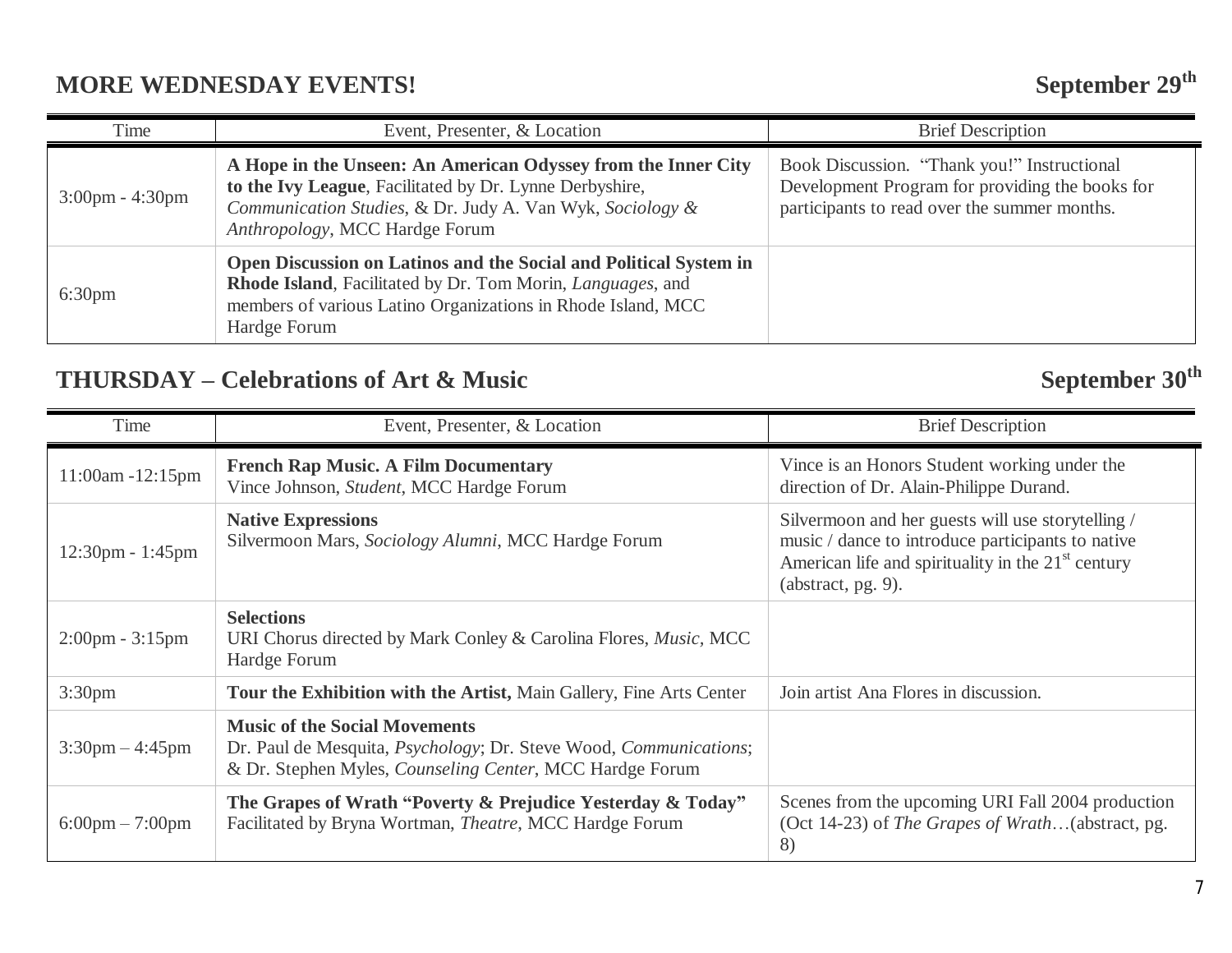| Time                               | Event, Presenter, & Location                                                                                                                                                                                    | <b>Brief Description</b>                                                                                                                   |
|------------------------------------|-----------------------------------------------------------------------------------------------------------------------------------------------------------------------------------------------------------------|--------------------------------------------------------------------------------------------------------------------------------------------|
| $12:00 \text{pm} - 1:00 \text{pm}$ | <b>Peace and Harmony Meditation</b><br>Dr. Celina Pereira, Health Services; Laurie Johnson, Health Services;<br>Dr. Art Stein, Political Science; and Clare Sartori-Stein,<br>Psychology(CCE), MCC Hardge Forum | A period of quiet reflection, remembrance, and<br>hopefulness.                                                                             |
| 2:00 <sub>pm</sub>                 | <b>Legacies of the Narraganetts</b><br>Video, Alexia Kosmider, English, Rhode Island School of Design &<br>Leslie Langley, MCC Hardge Forum                                                                     | The Producer and Director of the documentary titled<br>"Legacies of the Narragansetts" present a segment of<br>it, and discussion follows. |
| 8:00 <sub>pm</sub>                 | URI Pangaea Roots Music Series featuring Rokia Traore<br>Facilitated by Michael Lapointe, Housing and Residence Life,<br><b>Edwards Auditorium</b>                                                              | Rokia Traore is a singer/songwriter/guitarist from<br>Mali, West Africa. (Bio on page 9).                                                  |

## Remember to visit the art exhibits, open all week in the Fine Arts Building

**"Cuba Journal/A Sculptural Installation,"** Ana Flores, 12:00 – 4:00 p.m., URI Fine Arts Center, Corridor Gallery **"Si, Cuba!" Color Photographs,"** in Alex Pitt, URI Fine Arts Center, Main Gallery (event abstracts, pages 7-9)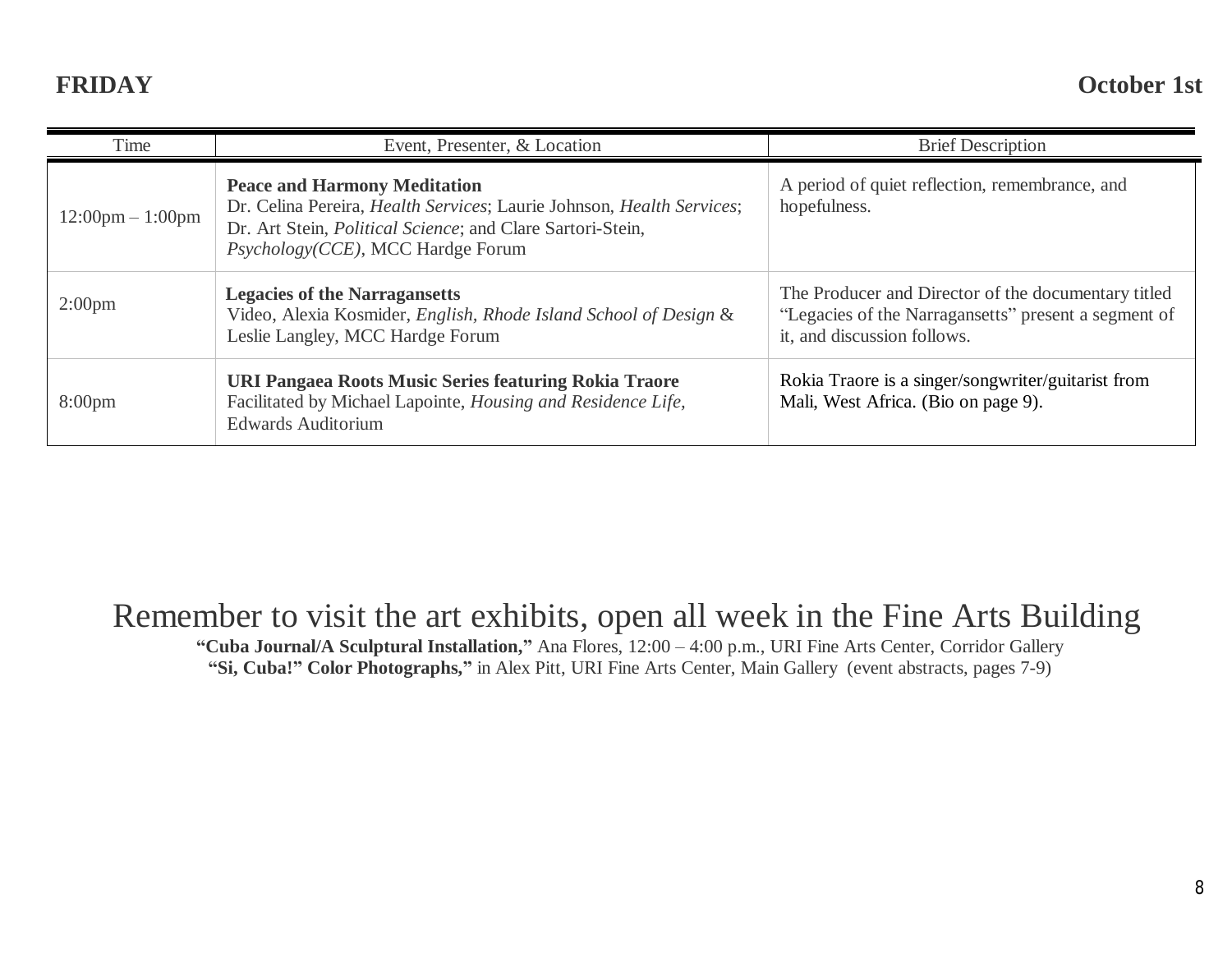### **ABSTRACTS**

**Able to Laugh (Video).** Bette Nee, & Jon Corey, *Disability Services for Students / Office of Student Life;* The hope is to help participants be aware of often-negative attitudes that exist about people with disabilities while using humor; and that participants will develop new behaviors and practices that can be applied to everyday situations in working, living, and dealing with others that may be perceived to be different then themselves.

**Alternatives to the War on Terror.** Jonathan Corey, *Disability Services;* As we currently see, American governmental leaders postulate that we will have to endure possibly generations of militarized cultural conflict. This workshop will attempt to generate ideas that could compete with the concept of the war on terror. Participants will take part in a discussion about ways of approaching international relations other than through the War on Terror, and would describe ways that they could share their ideas with others.

**The Amish and Their Quilts.** Dr. Linda Welters, *Textile, Fashion Merchandising and Design;* This program will focus on the Amish – who they are; where they live; their religious beliefs and values, and how these are expressed in everyday life. The program will coincide with the exhibition in our gallery entitled "At the Crossing: Midwestern Amish Crib Quilts and the Intersections of Cultures."

**Belly Dance: An Expressive and Emotional Middle Eastern Art Form.** Nancy Hawksley, *Facilities Services;*  This audience participation session will present basic belly dance movements to authentic (pre-recorded) Middle Eastern music. Wear comfortable clothes and be prepared to lift your arms, move your body and uplift your spirit! Bring a hip scarf if you have one. Men and women, dancers and non-dancers all are welcome!

**Careers for Queers: Gay-Friendly Jobs and How to Find Them.** Michael Sciola; Gay friendly internships, parttime and full-time jobs in the workplace. The program will provide a brief history of past and present status of gays in the workplace; an overview of career planning process; how to gauge workplace environments; how to handle how much information to provide in resumes and in interviews.

**Cuba Journal/A Sculptural Installation.** Art Exhibit: Ana Flores; This exhibit features the vibrant art of Cuban American artist who lives and works in southern RI. In 2002 she returned to her birth island for the first time in 40 years. That pilgrimage to her remaining family in Havana yielded a conceptually complex yet participatory multimedia installation. Multi-layered with political, cultural and personal imagery. "Cuba Journal" is inspired by Cuban resourcefulness, with its components made from found or recycled materials as a tribute to the island.

**Cultural Diversity in Contemporary French and Francophone Cinema – Parts 1 & 2.** FRN320 Students; As part of the course "FRN 320 Survey of French Speaking Cinema" taught by Dr. Alain-Philippe Durand, students from FRN320 will be responsible to entirely research, organize, present, and animate a public presentation on "Cultural Diversity in the Contemporary French and Francophone Cinema" during URI's diversity week. Dr. Durand will share the class in two groups. Each group will work as a team, assigning roles to each member of the group, selecting a film of their choice, etc. Their presentation will focus on one representative film; they will not show the entire film, only excerpts that will be discussed and they will end with an interactive discussion with the audience.

**Education in Japan.** Carol Englander, *The SMILE Program;* This workshop includes a presentation of photos, artifacts and experiences from the Fulbright Memorial Fund Teacher Scholar Program. It includes a hands-on activity, and a question and answer period.

**Fantastic Tales: A Focus on Families and Friends Around the World.** Dr. Susan Trostle Brand, *Education;*  Participants will "travel" around the world through a selection of multicultural stories whose themes involve a celebration of individual uniqueness, family, and friendships. This session is most appropriate for those who teach elementary or early childhood education or for those who educate teachers in these grades. Active audience engagement will transpire during the storytelling, which includes puppetry, song, draw talk, chant and felt board methods.

**Foundations in Homeopathy.** Jennifer Cunningham, *Human Resources;* Learn how homeopathy can help change your life and the way you interact with the world. Homeopathy is the science of like cures and uses homeopathic remedies in its art. Homeopathic remedies are prepared in such a way as to affect the energetic level of an individual. What is happening in your life is simply a reflection of what is happening on the inside. Financial problems, relationship problems and even accidental problems can all result from different susceptibilities. Without making changes on the inside, the outside remains the same. How far does homeopathy go? As far as you like. Ultimately, the goal is to be as healthy as possible, to live life to the fullest and to have a rapid, gentle and permanent improvement. Homeopathy does all of this and more. Imagine having the strength, clarity and will power to manifest your goals. The choice is yours.

**The Grapes of Wrath.** Bryna Wortman, *Theatre***;** Scenes from the upcoming URI Fall 2004 production (Oct 14- 23) of The Grapes of Wrath, adapted from John Steinbeck's Pulitzer-Prize winning novel. A decent, very poor farm family endures extreme hardship traveling from the Dust Bowl of Oklahoma to seek work as migrant laborers in "the promised land" of California during the Great Depression. Discussion and Q&A will follow. Facilitated by Bryna Wortman, URI Theatre Faculty and Director of the October 2004 URI production with its attendant Oct 17 panel (free to the public) on "Hunger In America". The Grapes of Wrath will be presented in conjunction with the university-wide colloquium on Hunger and Social Policy.

**Honors Colloquium featuring Anuradha Mittal.** The New Human Rights Movement: Linking Ecology with



Equity. Anuradha Mittal, a native of India, is the Co-Director of the Institute for Food and Development Policy, a leading progressive think tank and education-for-action center focusing on food as a human right. Their work aims to re-shape our - global food system to make it more socially-just and environmentally - sustainable. Mittal also coordinated the national campaign, Economic Human Rights: The Time has Come!, to challenge increasing poverty, hunger and economic insecurity inside the U.S. She is co-editor of the book, America Needs Human Rights and her articles on trade, women in development, food security, and economic human rights have appeared in major newspapers nationwide. She is especially interested in discussing with students the implemtation of ideas and strategies for global special change.

**The Irish in Rhode Island.** Dr. Scott Molloy, *Labor Research Center*; This presentation will cover the arrival of Irish Catholics in Rhode Island from the 1820's until about 1960. We will examine major milestones of that immigration, including the Dorr War in 1842; the John Gordon Murder case in 1845, the Civil War period, the local Irish in the labor movement, the role of Irish women; discrimination; political achievements, and so on. I will also pass among the listeners original document from my own personal collection. The Irish will be portrayed as refugees from a hostile environment in the British Isles to one very familiar here. The conclusion will place the Irish experience locally in comparison to other groups who have come to our shores.

**It's Elementary: Talking about Gay Issues in School (Video).** Dr. Stephen Barber, *English*; It's Elementary visits six American elementary and middle schools: Public systems P.S. 87 in New York City, Hawthorne Elementary in Madison, Wisconsin, Peabody Elementary in Cambridge, Massachusetts, Luther Burbank Middle School in San Francisco, California; and private schools Manhattan Country School in New York City, and Cambridge Friends School in Cambridge, Massachusetts. The brilliantly framed discussions with children and teens are the main vehicles advancing the film's agenda. The producers effectively record and edit the participation of students in activities "addressing lesbian and gay issues" positively and pro-actively. Talks with parents, teachers and administrators are secondary in importance, but still powerfully revealing in their focus and emphasis.

**Latino Arts and Politics in Rhode Island.** Electronic Art Exhibit by Various Latino Artists in Rhode Island; This art exhibit presents the social, political, and artistic dynamics of the Latino community in Rhode Island during the past century.

**Legacies of the Narragansetts.** Alexia Kosmider, *Producer of the documentary*, and Leslie Langley, *Director*. This is a 15-minute "teaser" of a 60-minute documentary film that focuses on the Narragansetts. The larger project began as a project to inform the general Rhode Island population about the ways in which American Indians grow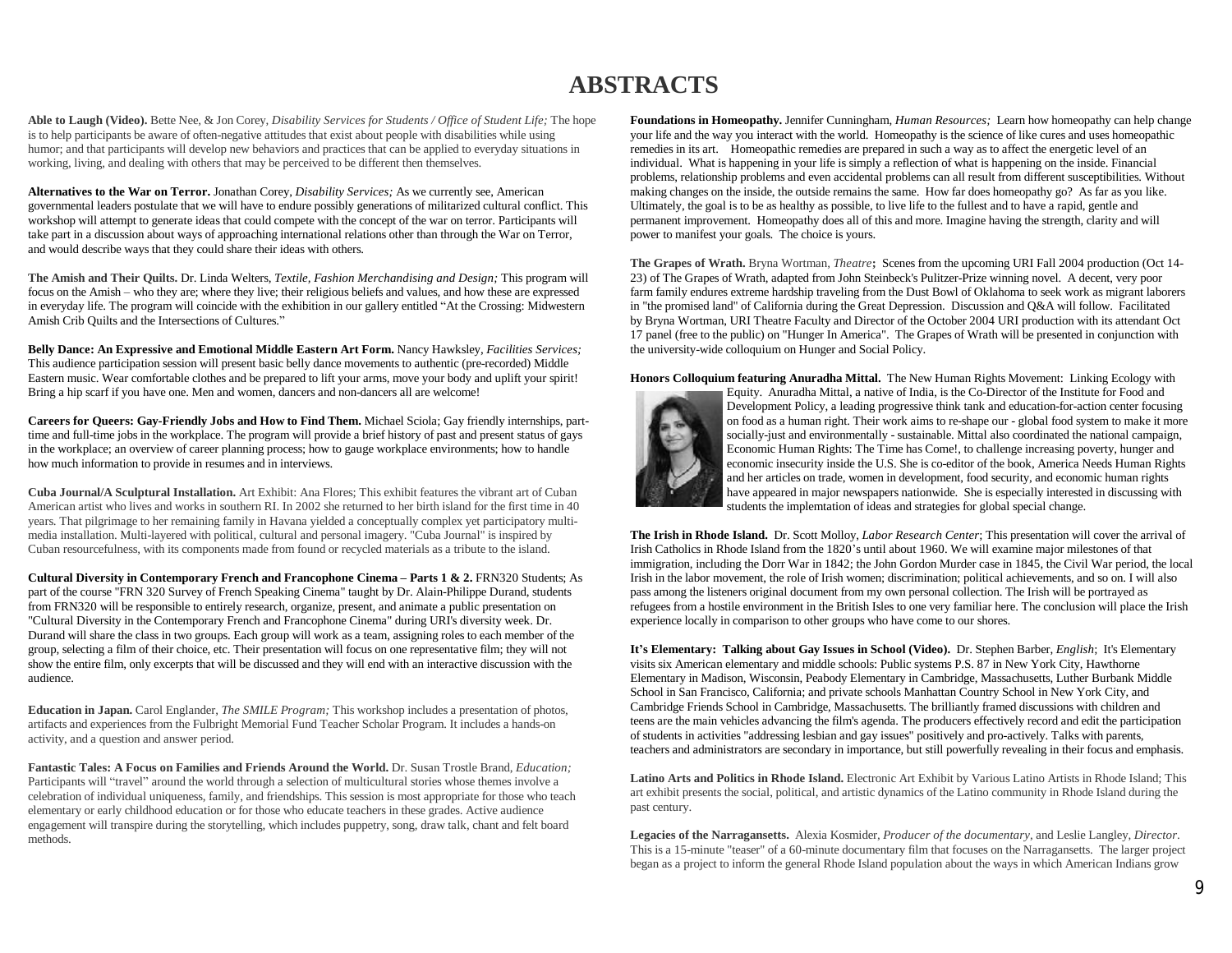up in contemporary New England. The film traces Michael Bliss, a Narragansett, and his family's everyday life in Providence, Rhode Island and focuses on recent issues that his family faces. The teaser largely centers on the July 14th 2003 smoke shop incident with the Rhode Island state troopers and the aftermath of this confrontation. The film, by interviewing a wide array of subjects, hopes to inform a mainstream audience about economic sovereignty and what is at stake for the Narragansett people. Secondly, the film examines the varied misconceptions about Indianness, that is, the Naragansetts not only live in South County Rode Island near the reservation, but comprise an urban population.

**Multicultural Pedagogy: Teaching and Diversity Across the Curriculum.** Dr. Lynne Derbyshire, *Communication Studies*; Dr. Judy A. Van Wyk, *Sociology/Anthropology*; Dr. Judith Swift, *Academic Affairs*; and Dr. Lisa Bowleg, *Psychology;* Reforms in the General Education curriculum at URI include the skill area "Examining Human Difference," and have rejuvenated discussion, as well as debates about the need for, and benefits of addressing diversity across the curriculum. Another pressing issue of concern for many faculty members at URI is the practical application of examining human differences in applied fields of study, such as math and statistics, biological and chemical sciences, engineering, business, and computer sciences – areas that are traditionally non-behavioral sciences. This panel continues discussion on multicultural pedagogy, and its practical application, and invites questions and concerns from the teaching community in all disciplines at URI.

**Music of the Protest Movements: Instructional Jam Session.** Dr. Paul de Mesquita, *Psychology*; Dr. Steve Wood, *Communications*; & Dr. Stephen Myles, *Counseling Center;* Ever wondered how to play some of those old songs from the 60's that helped change the country? Bring your guitar, banjo, mandolin, fiddle, harmonica, or other instruments, or just your voice, and learn to play and sing powerful protest songs that played a significant role in the struggle for civil rights, equal rights, and peace. Facilitated by the *Cognitive Dissidents*. All skill levels invited beginners to advance. Words and chords provided. Fun required!

**Native Expressions**. Silvermoon Mars, Sociology Alumni; Presenter will use storytelling/music/dance to introduce participants to Native American life and spirituality in the 21st century. Native American community members will speak about their experiences as being Native in American society, their history and stories or songs that go along with their experiences.

**The Politics of Love in Black & White (Video).** Dr. James Campbell, *Counseling Center;* This film and facilitated discussion will examine the issue of interracial romance on America's campuses. Participants will be invited to consider and discuss ambivalent attitudes toward interracial dating and its political implications for race relations.

**Racial Profiling.** Dr. Leo Carroll, *Sociology & Anthropology;* Workshop/Lecture on the findings of the Attorney General's Task Force on Racial Profiling in R.I, comparison to findings from other areas, and implications for public policy.

**Si, Cuba!** Alex Pitt. Exhibit of Color Photographs. These color photographs provide an intimate look at the struggles and dreams of Cuban people. Havana is represented from the inside, a guided tour not given by the government and quite unseen by outsiders.

**Speaking in Tongues: State Encounters with Indigenous Communities in Oaxaca, Mexico.** Dr. Rosaria Pisa, *Sociology & Anthropology;* Beginning in 1992, the Mexican government revised laws affecting indigenous communities and peoples in the absence of direct dialogue. Ushering in a new era of state-indigenous relations, the government challenged claims to a genuine indigenous identity and associated rights and protections. The new initiative placed the onus on indigenous community to prove that they were still indigenous in spite of historical processes of cultural adaptations and resistance. The state's aim was to reduce the number of indigenous communities and peoples that could claim constitutional rights and protections. In doing so, the state would free-up communally held lands and ultimately privatize and develop them. My talk will focus on new state-indigenous relations from 1992 to the present in Mexico, focusing on case studies from the Southern state of Oaxaca. I will discuss the new laws and their implications for the indigenous. I will also discuss how the indigenous have responded to their new attempt to challenge their cultural integrity and resources. This study highlights how contextual dynamics shape identities, and how identities are formed through a combination of adaptation, accommodation and resistance.

**Stress Reduction/Meditation.** Dr. Celina Pereira, *Health Services,* Laurie Johnson, RN, *Health Services,* & Jan Barron, *Health Services;* A program on stress reduction & meditation.

**Unprecedented: The Controversy Surrounding the 2000 Federal Elections in Florida**. Christine Wilson, *Center for Student Leadership Development*; Robert Vincent, *Center for Student Leadership Development* & Merith Weismann-Ross, *Feinstein Center for Service Learning*; The film "Unprecedented", examines the 2000 presidential election in Florida, and the controversy and scandal that surrounded it. This film examines the accusations of voterigging and suspicious irregularities that don't appear to add up. The filmmakers expose some sinister activities that appear to undermine the very notion of democracy. Discussion to follow.

**URI Pangaea Roots Music Series 2004 Featuring Rokia Traore.** In many parts of West Africa, professional musicians are often from a certain lowly caste called the 'griots'. However, Rokia was able to sing despite her privileged background because her family is from the Bamana ethnic group which does not observe this restriction as strictly. Because her father was a diplomat, her family spent a lot of time in different countries which led Rokia to encounter many local and international styles of music. Rokia recorded her first album, *Mouneïssa*, in 1998. Her *Wanita* CD came out in 2000 and is in Bamanan except for 'Château de sable', which is in French. Her lyrics cover issues like respect, traditions and relationships. Hauntingly beautiful gentle tracks make this a real treasure trove. The hallmark of Rokia's music is trance-like rhythms. She chooses unique accompanying instruments like the traditional balafon (giant wooden xylophone) and the tiny n'goni. She also uses kora and calabash percussion. Rokia is becoming well known internationally as she performed with her band at WOMAD Festivals in 2001, as well as several venues in USA and London. She has been a finalist for several awards and won the Kora All Africa Music Award for Most Promising Female in 2001. On stage she is truly compelling with her voice, guitar and dancing. [www.rokiatraore.net](http://www.rokiatraore.net)

**Voices from Palestine.** Dr. Nasser Zawia, *Biomedical Sciences*, Various video clips of Palestinians expressing their opinion on a wide range of issues, political, social, and economic will be shown. We will have the discussion led by Palestinians. Much of what we know about Palestinians is provided through the USA media and through others who claim to speak for Palestinians. There are many misconceptions about Palestinians and we hope this workshop will help dispel some of them.

**What Every Body Needs.** Laurie Johnson, RN, *Health Services;* We will be discussing the importance of maintaining a healthy body by getting enough sleep, adequate nutrition, and exercise and how college students have unique needs.

**Where are the Women in Science, Technology, Engineering, and Mathematics?** Dr. Joan Peckham, *Computer Science &* Barbara Silver*, Women Studies;* Roundtable discussion will focus on the reasons why women are underrepresented in the Science, technology, Engineering, and Mathematics (STEM) disciplines, especially at the higher ranks, and why we need them there. Participants will be asked to discuss the impact women faculty and professionals have as role models and mentors for you women considering a STEM major or career.

**Who Defines the Other?** Dr. Annu Palakunnathu Matthew, *Fine Arts;* Annu will present the portfolio, "The Backlash in the Wake of Sept. 11<sup>th</sup>." In this project, she has collaborated with people who were victims of intimidation since 9/11 and who live in a new reality of fear. In this new reality, some of us need to be conscious of the way we look, our names, how others perceive us, and how these identifiers have taken on new and unintended meanings. Annu will also show images from the portfolio, "An Indian from India." In this portfolio, she looks at the other "Indian." Annu finds similarities in how Nineteenth century photographers of Native Americans looked at what they called the primitive natives, similar to the colonial gaze of the Nineteenth century British photographers used when working in India. The final paired images challenge the viewers' assumptions of then and now, us and them, as well as exotic and local.

**Why We Should Care about Gay Marriage.** Albert Lott, *Professor Emeritus, Psychology;* This workshop will explore and discuss an affirmative approach to gay marriages as sound social policy. It will look at federal rights accorded to married individuals. It will then examine the proposition that American society will benefit by permitting gay individuals to participate in the obligations and traditions of marriage.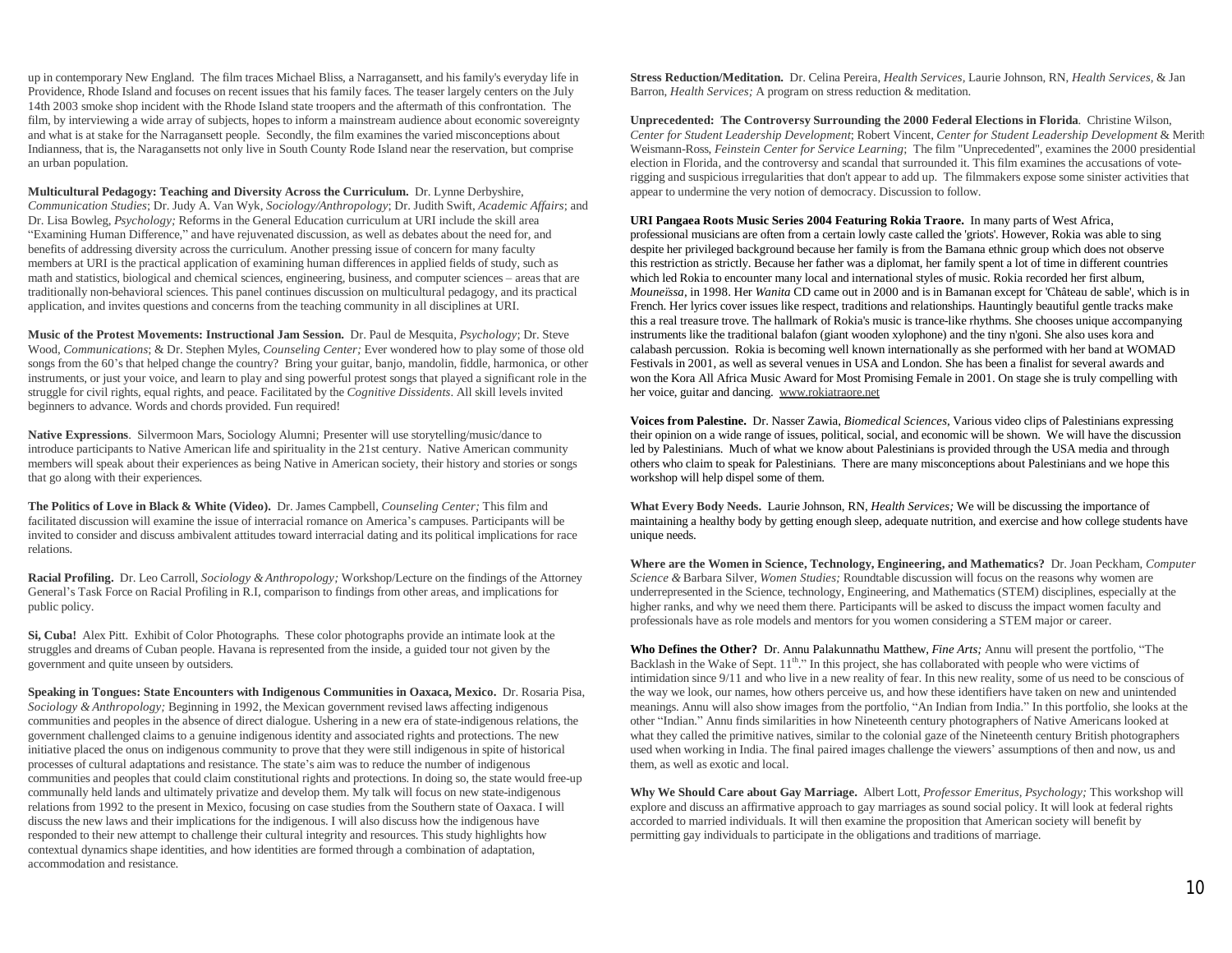### **Special Note of Thanks!**

We extend our special thanks and appreciation to all of the workshop presenters, session facilitators, and event organizers for their efforts and support, to faculty who have arranged for classes and students to attend, as well as all campus staff members who have consistently offered their helpful support to our efforts.

We are especially grateful to the following individuals and programs for their continued assistance with the planning and preparation of Diversity Week.

Kimberly Anderson, *CELS*  Katie Block, *Sociology Student*  Ted Boyett, *Athletics*  Jan Barron, *Health Services*  President Robert Carothers Dr. Paul de Mesquita, *Psychology*  Mark Conley, *Music*  Dr. Betsy Cooper, *Business Management*  Dr. Lynne Derbyshire, *Communications*  Dr. Tom Dougan, *Student Affairs* Dr. Bette Erickson, *Instructional Development Prog.*  Gail Rashed Faris, *URI Women's Center* Donna Figueroa, *Office of International Education & NSE*  Dr. Donna Gilton, *Graduate School of Library & Information Studies*  Dr. Kathleen Gorman, *Director of the Feinstein Center for Hunger*  Bruce Hamilton, *Memorial Union*  Dr. Michael Havener, *Graduate School of Library & Information Studies*  Dr. Sandy Hicks, *Education*  Laurie Johnson, *Health Services*  Winkle Kelley, *URI Athletics* 

Heather Kinlin, *Women's Studies Student* Jim Kinnie, *URI Libraries*  Dr. Bobbi Koppel, *URI Career Services*  Mailee Kue, *Multicultural Center* Dr. Bernard LaFayette, *CNVPS* Michael LaPointe, *Housing & Residential Life*  Judy Lau, *Asian Student Association*  Kevin Lopes, *Student Senate*  Dr. Karen Markin, *URI Research Office*  Dr. Annu Matthew, *Art*  Rosie Mean, *Student Senate, Cultural Affairs*  Dr. Libby Miles, *Writing Program*  Dr. Stephen Myles, *Counseling Center*  Stuart Ortiz, *Graduate Student*  Dr. Celina Pereira, *Health Services*  Jhodi Redlich, *Communications & News Bureau*  Dr. Art Stein, *Political Science* Claire Sartori Stein Eileen Tierney, *URI Libraries*  Judith Tolnick, *Fine Arts Center Galleries*  Susan Trostle Brand, *Education*  Dr. Judy Van Wyk, *Sociology & Anthropology, and Chair, Diversity Week Committee*  Melvin Wade, *Multicultural Center* 

Andrew Winters, *GLBT Programs, & Student Affairs*  Dr. Steve Wood, *Communications Studies*  Bryna Wortman, *Theatre*  Chip Yensen, *Director, Housing & Residential Life* 

*Asian Student Association Communications & News Bureau Fine Arts Center Hillel Honors Program Instructional Development Program Student Senate Students For Social Justice Research Office Women's Studies Department*